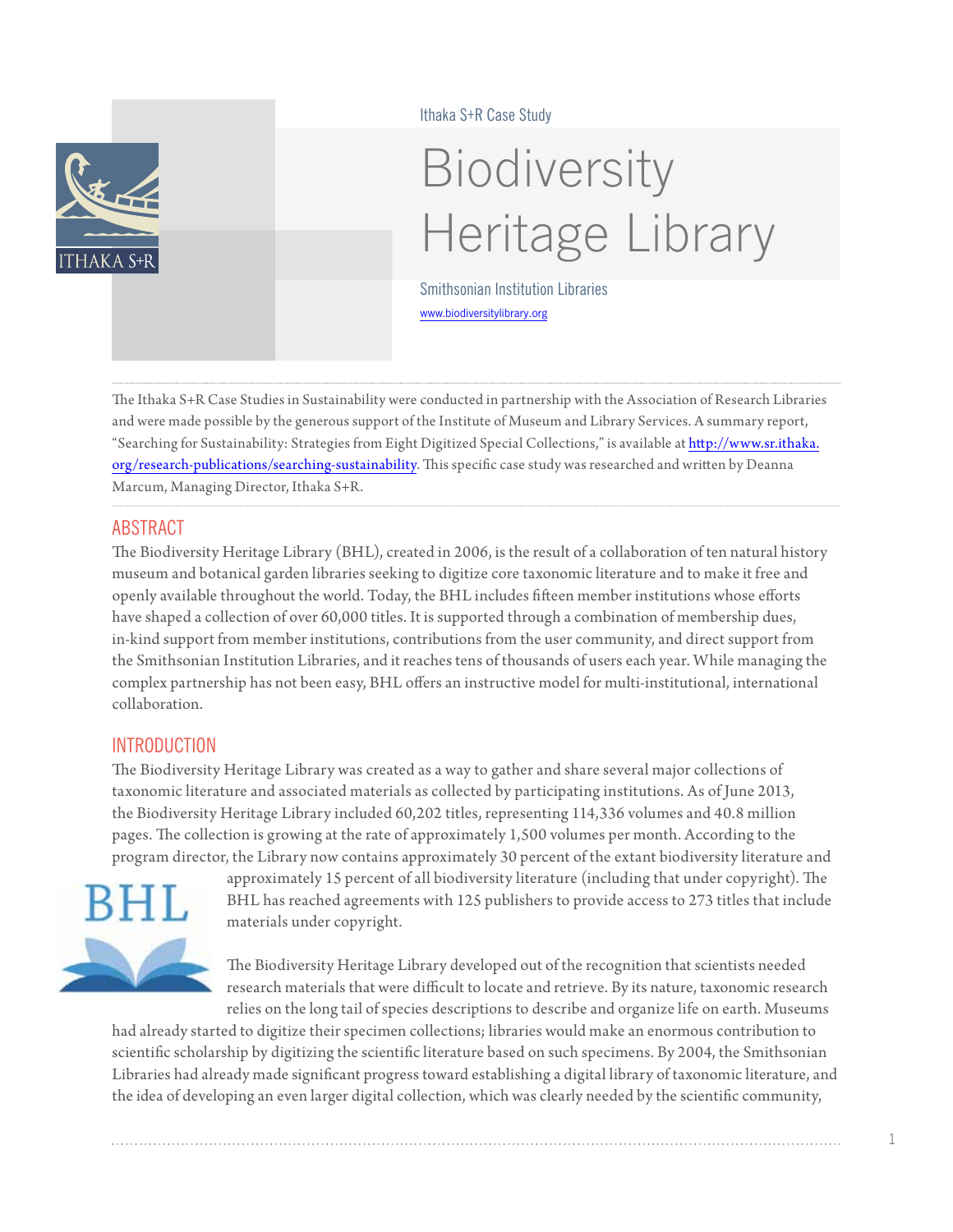was appealing. The digital library work done by other organizations that were to become partners in BHL, particularly the Missouri Botanical Garden with its Botanicus and Rare Books from the MBG Library: Illustrated Garden projects,<sup>[1](#page-8-0)</sup> made the startup of BHL simpler. All of the eventual BHL partners furthermore found it a challenge to meet the needs of their users with their limited budgets, so the possibility of developing an important digital resource in collaboration with other institutions presented a significant opportunity. The primary focus at the outset of the project was to identify grant funding to begin digitizing and making accessible the collections of those partner institutions that had not already begun to do so.

The Biodiversity Heritage Library has developed beyond project status to become a service that researchers in systematic biology have integrated into their daily work. Its highly specialized nature means that it serves a welldefined audience, and the user feedback that is an essential feature of the website ensures that the resource meets the needs of the audience it is meant to serve. Beautiful illustrations of flora and fauna, made freely available via Flickr, will greatly benefit other disciplines and a general audience, but the constant focus of the BHL partners on scientists' needs is what defines the Library's success.

#### **BACKGROUND**

The Biodiversity Heritage Library began as a grant-funded project. Initial meetings of scientists funded by The Andrew W. Mellon Foundation in 2003 identified the need to make taxonomic literature more widely available. Describing what is known as the "taxonomic impediment," the scientists pointed out that the literature, specimen, and archival collections upon which their research depends are housed in museums and libraries in large cities, and those vital collections are out of easy reach of many researchers, particularly when they are out in the field. Tackling the published literature housed in library collections, while no small task, was identified as an achievable first step toward relieving the burdens of this impediment.

The immediate outcome of these discussions was the funding, by the Smithsonian's Atherton Seidell Endowment, of the digitization of the Biologia Centrali-Americana (BCA). The BCA, published 1879–1915,



*Mémoires sur les lépidoptères.*  St. Pétersbourg: Imprimerie de M.M. Stassuléwitch,1884-1901 Courtesy of the Biodiversity Heritage Library.

is an important 63-volume compendium of taxonomic information on Central America and Mexico that exists in complete sets primarily in large research libraries. The BCA digital site was launched in July 2004.

Nearly concurrently, Tom Garnett of Smithsonian Libraries attended the February 2004 Telluride Institute symposium that proposed the creation of the Encyclopedia of Life. These meetings led to an international meeting, "Library and Laboratory: The Marriage of Research, Data, and Taxonomic Literature," held in February 2005 at the Natural History Museum in London and attended by over seventy individuals from libraries, the field of bioinformatics, and the biological research community. The outcomes of this meeting led directly to the formation of the BHL during an organizational meeting held at the Smithsonian Libraries in June 2006. Shortly thereafter, the BHL was included in the successful Encyclopedia of Life funding proposal to the John D. Rockefeller and Catherine T. MacArthur and Alfred P. Sloan Foundations.

The BHL used the funds it received through the MacArthur Foundation to provide funding for rapid mass scanning to begin in May 2007. Brewster Kahle's Internet Archive was selected as the primary scanning partner because of the Archive's commitment to open access a

requirement of the MacArthur award, its proven expertise in mass digitization, the reasonable rates that were a consequence of the Archive's not-for-profit status, and its ability to ramp up quickly. BHL funding went to existing Internet Archive scanning facilities in Boston (Boston Public Library) and New York (New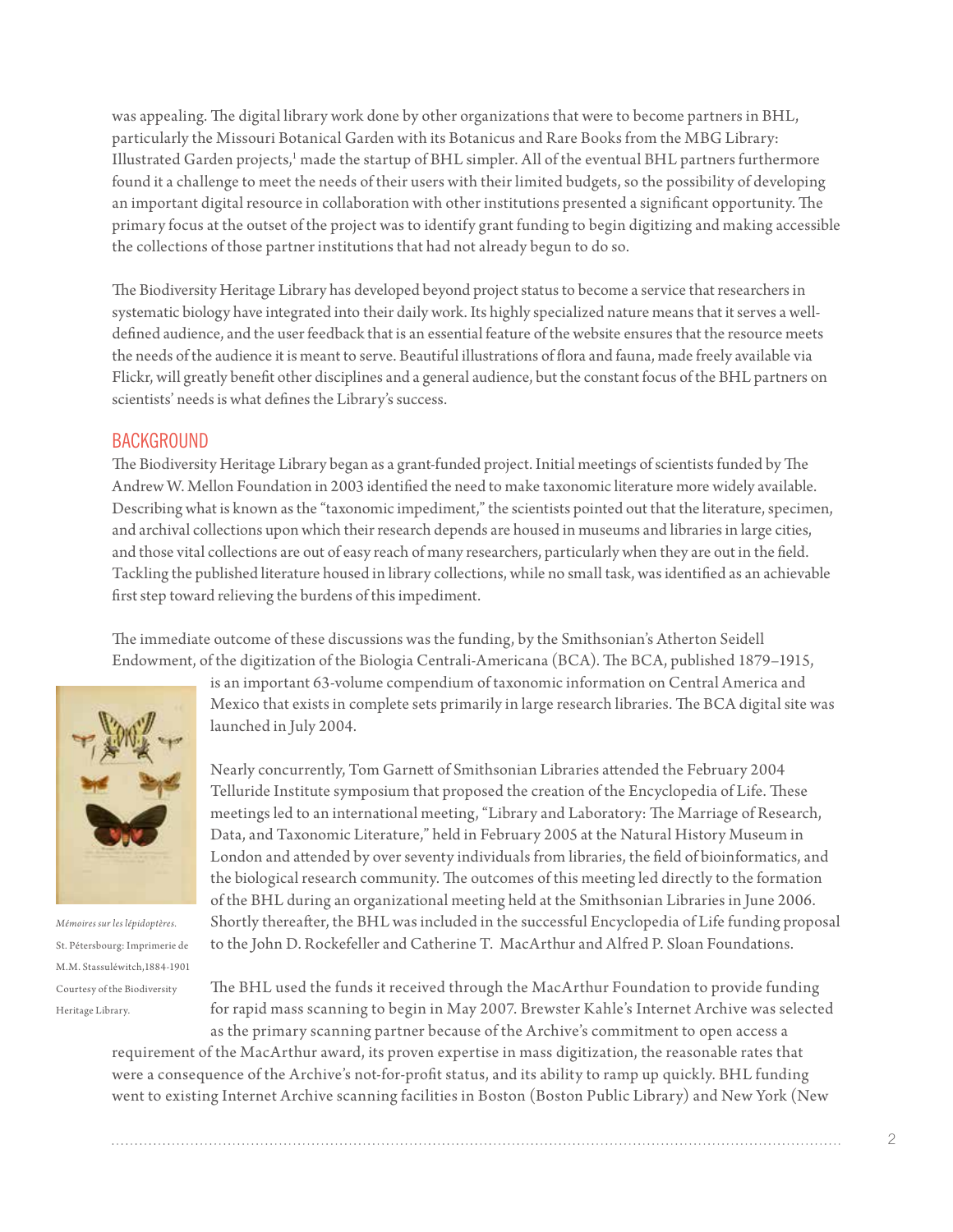York Public Library), and also to provide supplemental funding for the creation of the FedScan facility at the Library of Congress. Additionally, single scanning workstations were set up at the Smithsonian Libraries and the Natural History Museum Library (London).

The initial governance structure of the BHL included a council made up of representatives from the ten original member organizations. The members elected a chair, vice chair, and secretary from the membership. In February 2007, Tom Garnett, Associate Director of Smithsonian Libraries and a key figure in the creation of the BHL, was selected as the first BHL program director. The Smithsonian Libraries agreed to assume responsibility for the administration of the initiative (forming the BHL Secretariat), while the Missouri Botanical Garden took the lead on technical operations under the leadership of Chris Freeland, who was named the BHL technical director.

By 2012–13, at the time the project was coming to the end of its grant funding, there were fifteen member organizations, thirteen of which had been dues-paying members from the outset. The membership is now made up of the major natural history organizations in the world, including both academic institutions and public and private research and heritage institutions of all sizes.<sup>2</sup>



From *Illustrated natural history of the animal kingdom.* Courtesy of the Biodiversity Heritage Library.

Each of the participating institutions developed its own digitization plan, focusing on the materials from its collections that would be most valuable to the BHL project. This planning is facilitated by BHL collections coordinator, Bianca Crowley, located at the BHL Secretariat (Smithsonian Libraries).

The grant funding and contributed labor by the members of the BHL provided stability until 2012, when a series of changes occurred that forced a new way of thinking about the organization. The MacArthur funding ran out in July 2012. A no-cost extension of the MacArthur grant allowed remaining funds to be carried through July 2013, time that allowed for BHL's development of a plan for transition to a sustainable model. Tom Garnett retired from Smithsonian Libraries in March 2012 (he was replaced as BHL program director by Martin Kalfatovic), and shortly thereafter Chris Freeland, BHL's technical director, left the Missouri Botanical Garden to become Associate Director of Libraries at Washington University. Freeland was succeeded by William Ulate, also of the Missouri Botanical Garden. During late 2011, knowing that personnel and funding sources were in flux, BHL instituted a revised governance

structure that created a Steering Committee consisting of those BHL members paying annual membership dues of \$10,000. With this new structure in place at the start of 2012, $^3$  $^3$  the group turned its attention to the long-term sustainability that was vital for an organization already proving to be invaluable to the scientific community.

### SUSTAINABILITY STRATEGY

The BHL is a good example of a collaborative project focused on a highly selective audience. There is a finite number of institutions holding the specialized collections that support research in biodiversity. Partnership is necessarily limited to organizations that house such collections; however, the BHL continues to identify and recruit new members who can contribute to its mission.

#### Economic Model

One of the requirements of the MacArthur grant—the need to provide content for the Encyclopedia of Life plus the strong request of the taxonomic community to "get as much content out there as possible" drove the BHL to concentrate more heavily in its first years on solving immediate technical and content problems than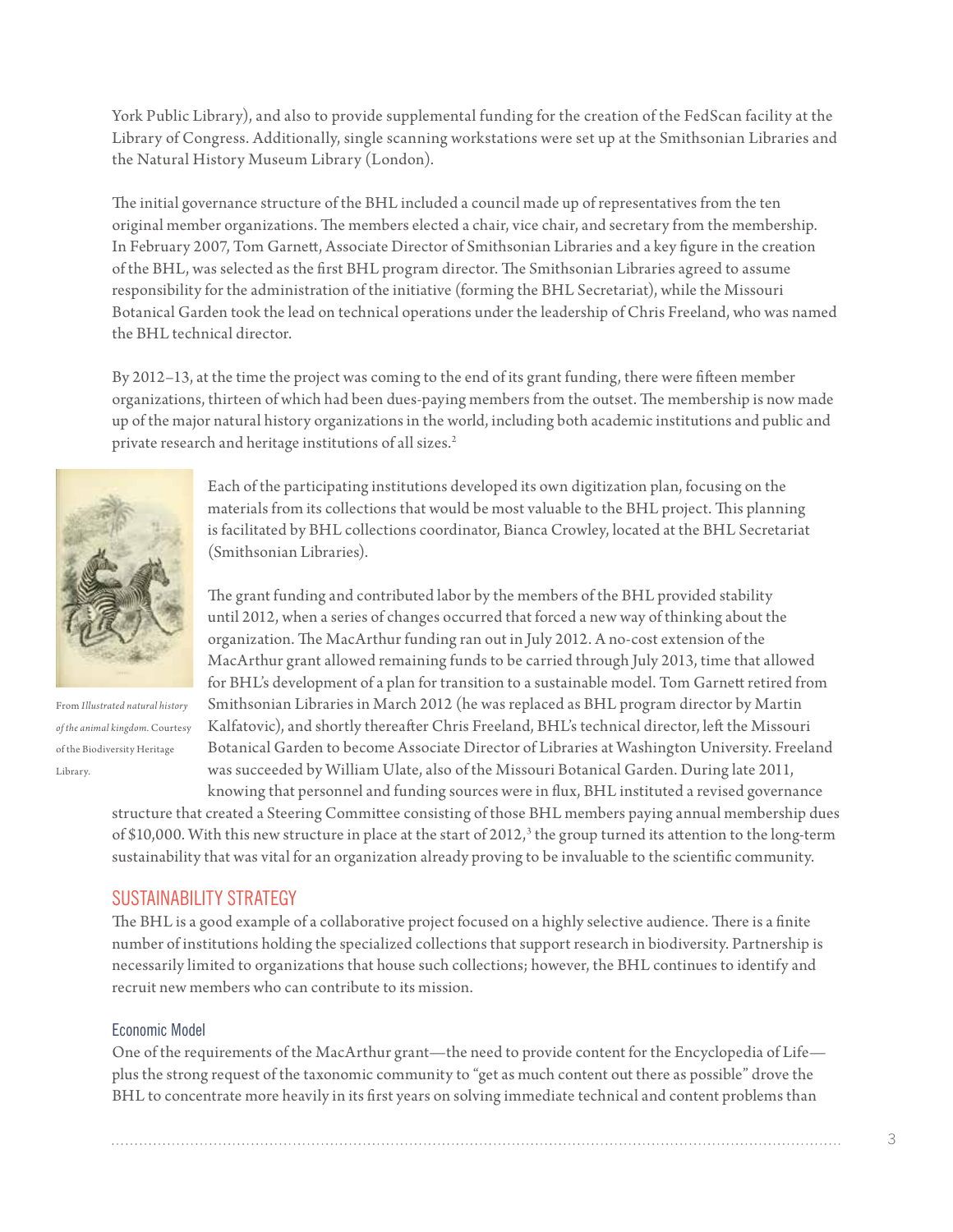on developing a business model for the organization. Nancy Gwinn, Director of the Smithsonian Libraries, was concerned about how the successful project, increasingly becoming part of the infrastructure of taxonomic research, would be sustained, and she made long-term sustainability and funding a priority at the start of her term as BHL chair.

BHL's partnership model is the cornerstone of its sustainability strategy. BHL partners think about funding the Library's operations from two different perspectives: funding for central activities, including the operations of the Secretariat and the technical team, and funding for operations of the partner institutions or "franchises," which contribute content and content-related work via their existing library staff.

The BHL's current funding comes from its member institutions, individual donations, and new grants. Revenue from each source is described below.

**Membership dues.** Payment of \$10,000 per year in membership dues entitles institutions to participate in BHL at the Steering Committee level. With thirteen institutions currently participating at this level, the project garners \$130,000 per year from this source. Even though the partner institutions vary greatly in size, the group determined that there would be a single amount for annual dues: \$10,000 per institution was deemed enough to make an impact on the project's bottom line without being overly onerous for most of the partners.

The BHL continues to recruit members; Cornell University Library and the Library of Congress became Steering Committee members in late 2012. The BHL executive group believes that fifteen to twenty members would be an effective number to manage at the Steering Committee level. Other membership categories that would serve both the needs of BHL and of smaller institutions, and/or those unable to afford the \$10,000/year that would make them eligible to participate in the Steering Committee, were defined in May 2013.

In-kind contributions from member organizations. BHL member organizations contribute staff labor amounting to 14.2 FTEs and other costs per year, or just over \$2 million. This includes 5.3 FTEs contributed by the Smithsonian Libraries, which translates to a financial investment of \$400,000 per year.

The Smithsonian has funded BHL through the Atherton Seidell Endowment  $({\sim} $300,000/year)$ ; Smithsonian Libraries also receives a small federal allocation for BHL as part of the overall federal support for biodiversity received by the Institution. Harvard's Museum of Comparative Zoology has also supported its participation with approximately \$300,000/year. The types and sizes of partner institutions mean that institutional support varies widely.

The Smithsonian Libraries has designated the BHL as a key priority. It has added the duties of program director to those of the associate director for digital services and converted this into a BHL position: BHL program manager. Smithsonian Libraries Director Gwinn has also named the BHL as the Libraries' priority for fundraising over the next eighteen months, as part of the entire Smithsonian Institution's national campaign.

**Direct donations from BHL's user community.** BHL instituted an online donation option in late 2012. A small initial success with an end-of-year (2012) online donation campaign encouraged more proactive campaigns in FY 2013, and BHL set a goal for the year of ~\$10,000. To date, user community donations have totaled just under \$10,000, and the Library continues to receive small donations from donors around the world.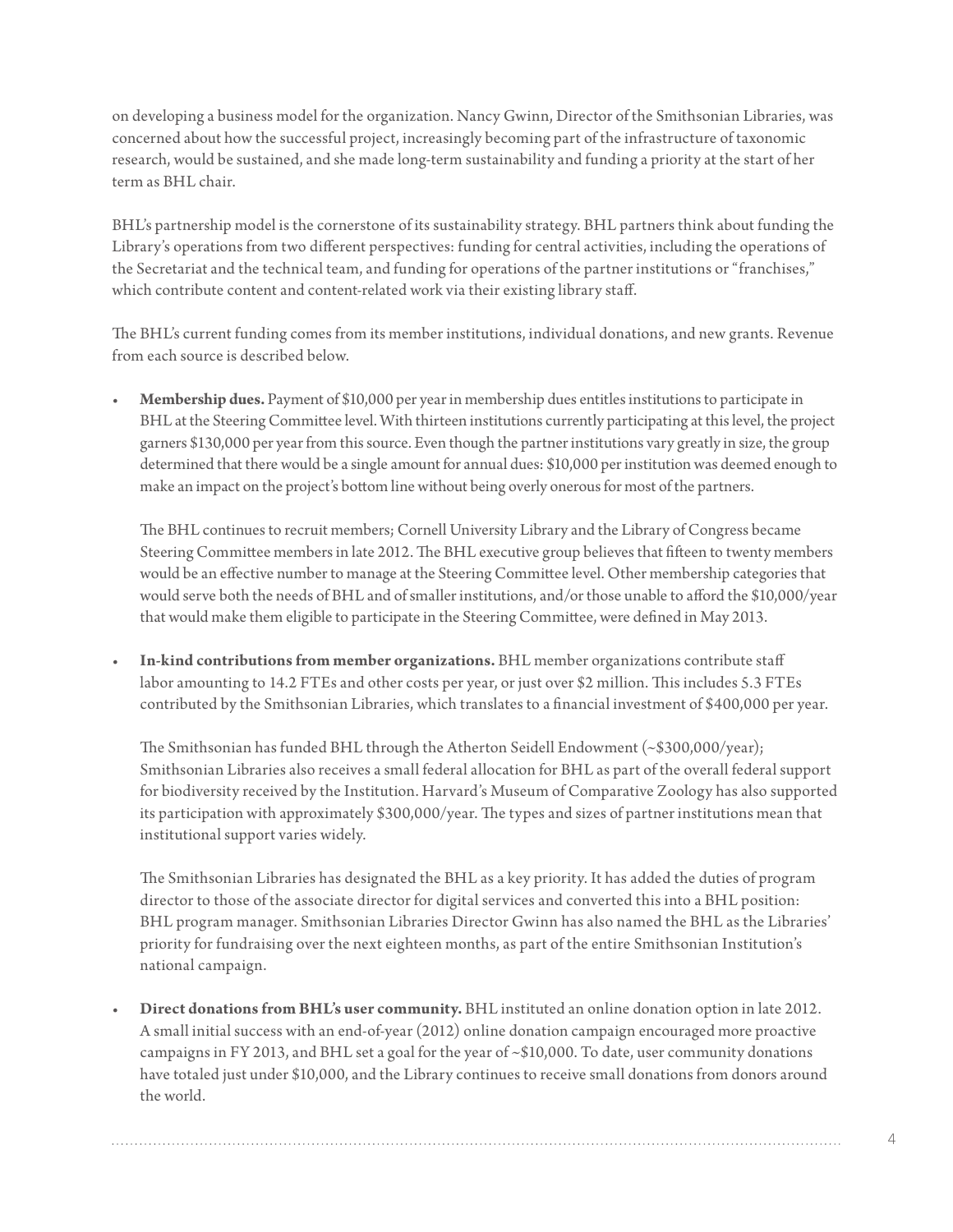Grant support to member institutions. Supporting foundations and agencies include the Moore Foundation, Lounsbery Foundation, and JRS Foundation, and the NSF, NEH, and IMLS.

To supplement the original MacArthur funding, BHL partners have found various ways to advance the BHL program. To support advanced technical development, the Missouri Botanical Garden actively and successfully sought grants from the Moore Foundation, the NEH, and the NSF that funded technical staff for BHL. Harvard's Museum of Comparative Zoology identified internal endowment funds to support the work of BHL staff at that location. Likewise, other partners have used internal subventions or grants from outside sources (including IMLS and the Mellon Foundation) to leverage library activities to support BHL work. The Smithsonian Libraries was fortunate in being able to apply funds generated by the Atherton Seidell Endowment, originally established to provide for reproduction and distribution of previously published scientific work via microfilming, to support BHL work at the Smithsonian.

#### Public Benefit

#### Open, harvestable data

When the BHL was first organized, all participating institutions agreed that this resource must be freely and openly available to the world. After all, its whole purpose was to make the literature associated with taxonomic specimens available to a much broader community of scholars. At the moment, BHL is scanning only the taxonomic literature. Scanning of specimens is a separate digital project, outside the scope of the project. In the future, BHL has aspirations to scan more archival and manuscript material and to consolidate various archival field notes projects into BHL. Funders were originally skeptical, noting that Google has already digitized some of this content. What would be different about BHL? The greatest difference is that Google data are not open for data mining or mass downloads, both of which are freely and easily possible through BHL.

From the beginning, one of BHL's primary goals has been to expose data for reuse. The users of BHL requested machine and human harvestable data. As a result, BHL has been built as a massive dataset that contains bibliographic data, page images, and text that has been processed through optical character recognition software and that indexes scientific names. BHL provides its data through a number of mechanisms: data exports (MODS, EndNote, Bibtext, and text files), APIs, OpenURL, and OAI-PMH.<sup>4</sup>

BHL defines its success through the use made of the content by both humans and machines. Much of the use of the BHL comes from other databases and systems—services that are pulling in information from queries about species. Using the BHL's API that provides access to the species names found through BHL's taxonomic namefinding algorithm, these services look for species name occurrences and then pull BHL references into their own systems. For example, Tropicos users do not see BHL content directly, but through links in the Tropicos database. In statistics gathered from January 1, 2010 through March 29, 2011, BHL reported 1,068,586 visits from 233 countries/territories; 48.12 percent of these were from search engines, 33.47 percent from referring sites, 18.38 percent from direct traffic, and .03 percent from other sources.<sup>[5](#page-8-4)</sup>

#### **Serving user interests**

The primary users of this resource are researchers in systematic biology. A secondary audience is those teaching life sciences at the undergraduate and graduate level. The website encourages patron interaction, and all of the scanning operations are patron driven.

BHL has become aware through user statistics that there is a great deal of interest in the image collections included in the Library. In 2012, BHL received an NEH grant to develop support for data mining of BHL for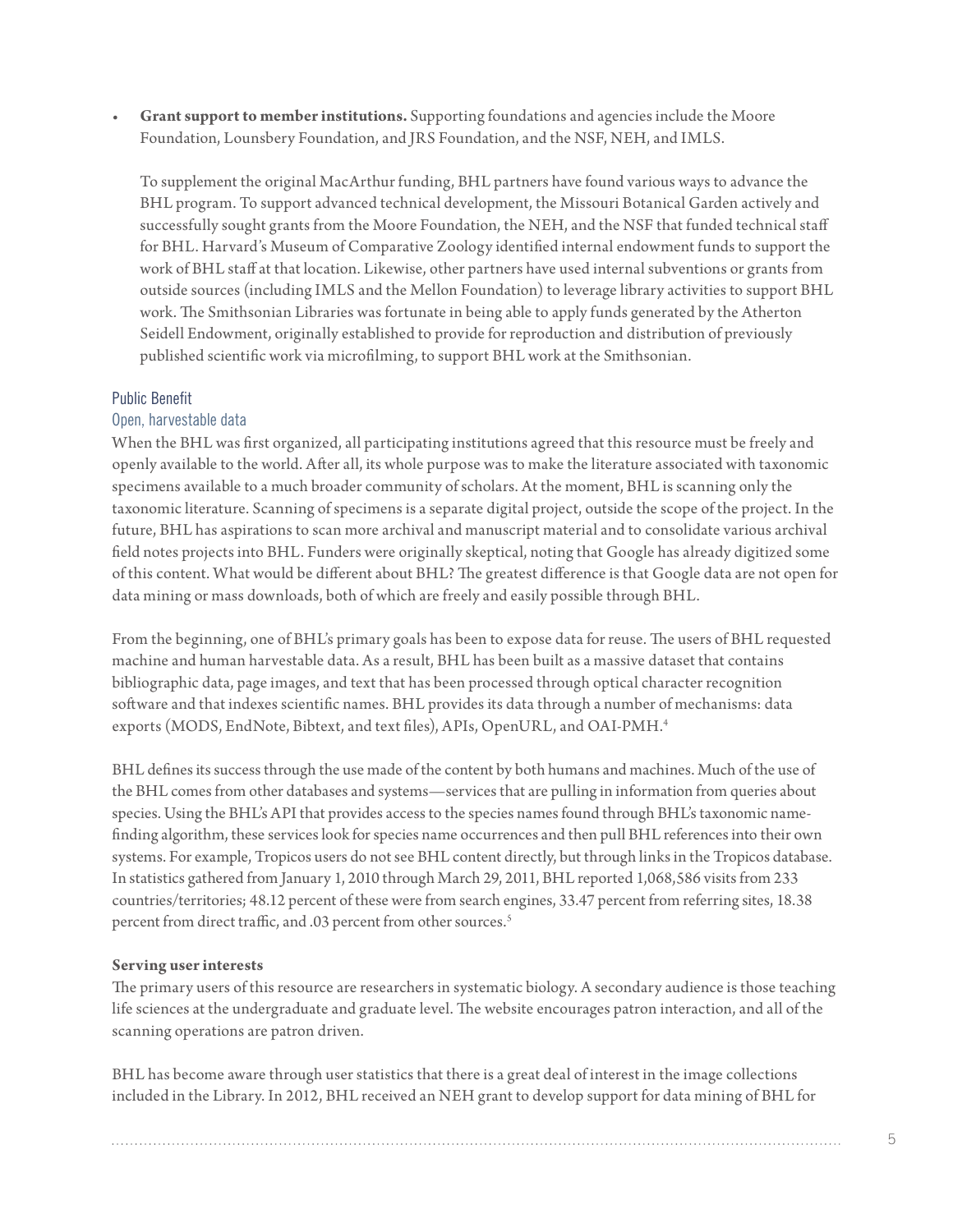taxonomic illustrations. This tool will greatly increase the 80,000-plus illustrations identified as part of the scanning workflow and posted on Flickr. Based on feedback from the Flickr community and other users, BHL believes that these illustrations will be a rich resource for humanities researchers, as well as for the art and K-12 communities.

# KEY FACTORS OF SUSTAINABILITY

**1. A committed partnership.** For all of the smaller partner institutions and for the Smithsonian Libraries, the BHL is a highest-priority project to which they donate both money and time, for it is the digital platform that allows them to provide information resources to their user communities. Cornell, Harvard, and the Library of Congress, all comprehensive research libraries with a multitude of priorities, view the BHL as an important project for meeting the needs of a subset of their users.

The priority given to this project by the partners is evidenced by the staff time they contribute. Each institution participates in the project by scanning material from its own library collections, managing its own digitization workflows, and volunteering its own staff resources.

In addition, the BHL executive committee meets weekly by teleconference. The institutional members meet by telephone quarterly. There is an annual membership meeting where all participants are invited for in-person discussions. The location of the annual meeting rotates among the partner institutions.

- **2. Global participation.** The BHL began as a United States/United Kingdom project, but the partner institutions are keenly aware of the global nature of the data it holds. Materials are in more than two hundred languages, and BHL has been working with other countries to ensure that the Library is converted to different national instantiations. With three years of funding from the European Union, the BHL Europe project was the first to launch, in 2009. The Chinese Academy of Science has developed a BHL China component, as have counterpart organizations in Brazil, Egypt, and Africa. BHL Australia, which was formed in 2010 with funding from the Atlas of Living Australia, has contributed both content and technical expertise in the design of the recently relaunched BHL portal. BHL Africa, under the leadership of the South African National Biodiversity Institute (SANBI) and the National Museums of Kenya, officially launched in April 2013. BHL global nodes in Southeast Asia, Japan, India, Russia, and South Korea are forward goals.
- **3. User research resulting in interface changes.** The Biodiversity Heritage Library partners recognize that the resource must be first and foremost useful to the scholarly community. They are continually adding features to the website that make the content more useful to taxonomic scientists. The most recent improvements include:
	- Updated design. The website's design has been upgraded (March 2013) to reflect the admired aesthetics of the BHL Australia portal and enhanced functionality of the US/UK portal.
	- Article and chapter access. To date, over 92,000 articles and chapters have been indexed and are searchable within BHL. Additional articles and chapters will become available as the collections continue to be indexed.
	- • Open data enhancements: BHL's APIs, OpenURL interface, and data exports have been modified to include available article and chapter information.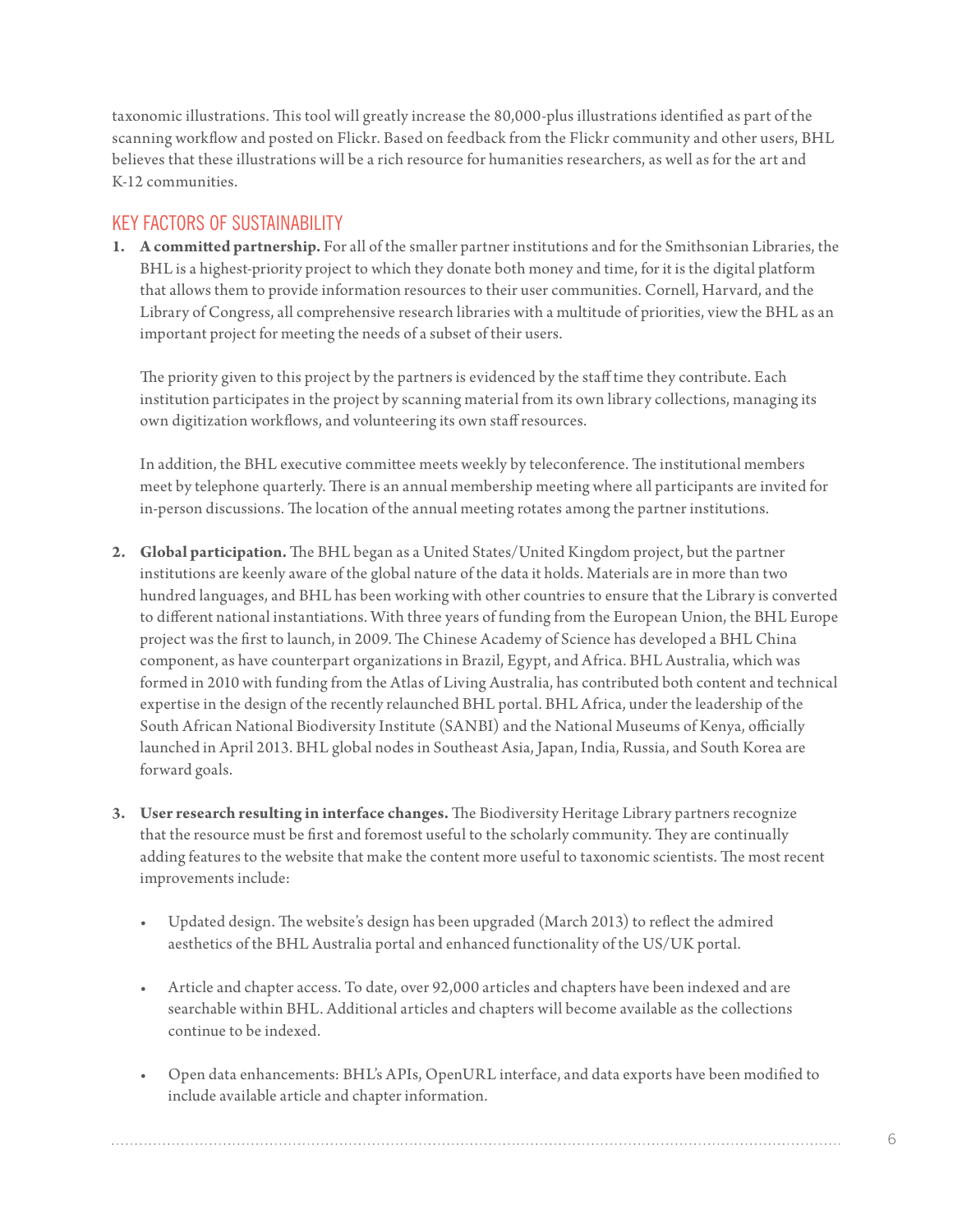- Book viewer updates: The BHL book viewer allows users to view multiple columns of pages on screen at once, to more easily navigate to a specific page within a book. Users can also view OCR text alongside page images, and for books that have been indexed, they can navigate directly to the articles or chapters within using a new Table of Contents feature that uses the article and chapter data mentioned above.
- Improvements in PDF creation. The custom PDF creation process allows users to select pages for PDF copying while in the book-viewer mode and more easily review the selected pages before creating the PDF.

# ONGOING SUSTAINABILITY ISSUES

- • **Specialized content and finite primary audience.** The Biodiversity Heritage Library recognizes that it is a highly specialized resource; while there are some secondary uses of the collection, it is primarily for biologists who specialize in taxonomy. The major physical collections of taxonomic literature reside in a limited number of institutions in large urban areas, primarily in the developed world. There are, of course, many smaller natural history museums and smaller botanical gardens that may have some resources to contribute, but they are not likely to share the same interests and concerns as the current members of BHL. They are also unlikely to be willing or able to pay current membership fees. BHL is still in the process of figuring out how to address the free-rider problem in what is, essentially, an open resource, and this situation is a challenge to BHL sustainability. At the same time, providing some level of partnership appropriate to smaller institutions and inviting them to be "on the team" is important to the BHL, given its collaborative and participatory origins. Among the options being explored by BHL's executive group is the possibility of allowing such institutions to participate by contributing staff time or outreach initiatives in lieu of cash payments for membership.
- • **Fragile technical infrastructure.** BHL considers its major problem the fragility of the technical infrastructure. Technology has been the responsibility of the Missouri Botanical Garden. Providing an appropriate level of support for the technical infrastructure will need to be addressed by the wider BHL partnership. To that end, the program director and technical director have created a BHL Technical Advisory Group (TAG) comprised of key technical members from partner institutions. The TAG will work with the technical director and program director in planning for the current and future needs of the BHL platform. While there are some elements of the technical needs of BHL that can be more widely distributed, there are practical considerations and efficiencies in centralized core IT activities for this project.
- Intellectual property rights. BHL is committed to openness, but the current copyright environment is a major barrier to success. Using the legal counsel capacity at the Smithsonian, BHL actively negotiates with publishers for the right to include on the website materials that are under copyright. This is a slow and expensive—and ultimately unsustainable—process. Large institutions such as the Smithsonian and Harvard have legal counsel on staff, but this one digital project is unlikely to have priority. Currently, the Smithsonian is assuming responsibility for negotiating rights, but this may not be practical as a long-term solution.
- Varied digitization standards. Digitization standards have been an issue for the group. The standards established by the Internet Archive are effective for providing access to the materials, but digital copies made under the Archive's auspices do not serve as true preservation copies. The Internet Archive workflow is unable to handle certain types of materials (due to size, fragility, rarity, etc.). These materials are digitized, whenever possible, through in-house partner scanning solutions. These materials scanned outside the Internet Archive are then ingested into BHL via either the Macaw software (developed at Smithsonian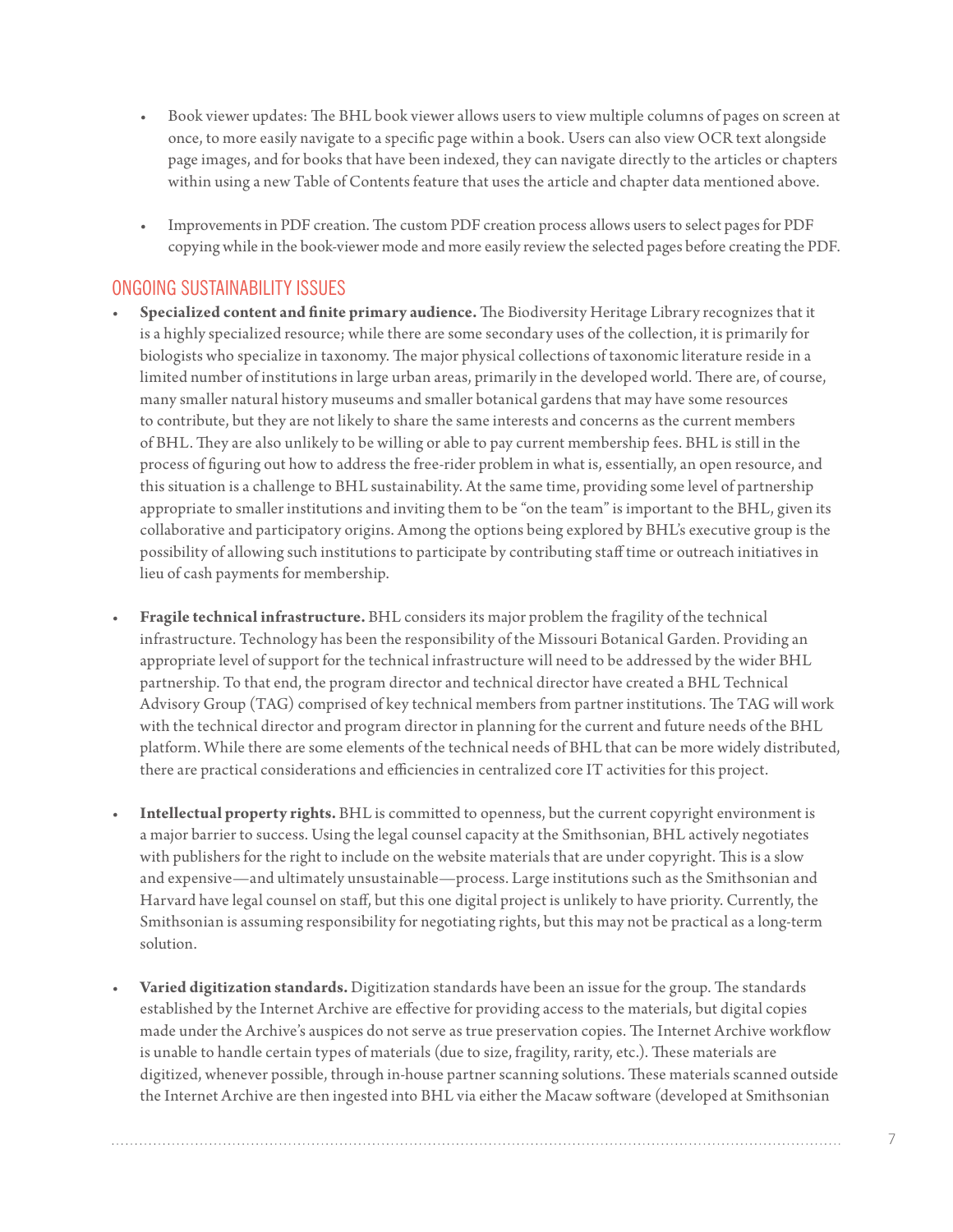Libraries based on an earlier software tool developed at the Missouri Botanical Garden) or through other digital library workflow tools (Cornell's workflow being the example here). These non–Internet Archive scanning workflows are usually in conformity with those of other large-scale digital library projects (e.g., in maintaining TIFF output, etc.).

• **Collaboration challenges.** The BHL has learned a great deal about the promises and the challenges of collaborative efforts. As current Program Director Martin Kalfatovic describes it, this initiative started as a science project, turned into a library project, and has now morphed into a social experiment. The organizational partnerships are the most challenging part of building and delivering this specialized library. Managing institutional attitudes and navigating through "me first" tendencies proved to be especially challenging when the grant funds came to an end and an agreement was struck, and a structure developed, to self-fund the project while continuing to pursue collaborative grants.

# LESSONS FOR OTHERS

- **1. The importance of building trust among partners.** Time and experience with the collaborative effort have given the partners a level of trust that was not necessarily there at the beginning of the project. At first, partners were concerned about what the involvement of the largest among them, Smithsonian Libraries, would mean. Now, the partners are comfortable with the collaborative model and have a better sense of the project's ongoing costs. All of them realize that the success of this effort rests with the Smithsonian taking a strong funding and organizational role.
- **2. Consistent support and institutional buy-in provides stability.** "Federalizing" the program through appropriations at the Smithsonian Institution has given stability to the project, although the Smithsonian Libraries must make a request for federal funds every year. Through this annual appropriation process, the project is reasonably assured of \$125,000 each year, but because BHL is a priority for the Smithsonian, the amount is sometimes greater (in 2012, the amount from the Smithsonian Institution was \$200,000). Nancy Gwinn believes that it will be necessary to devote another staff position at the Smithsonian Libraries to the BHL program in the near term. True sustainability, she is convinced, will come when this project becomes a regular part of the Smithsonian budget, and this seems likely because the goals of the BHL are intertwined with the mission of the Smithsonian Institution.